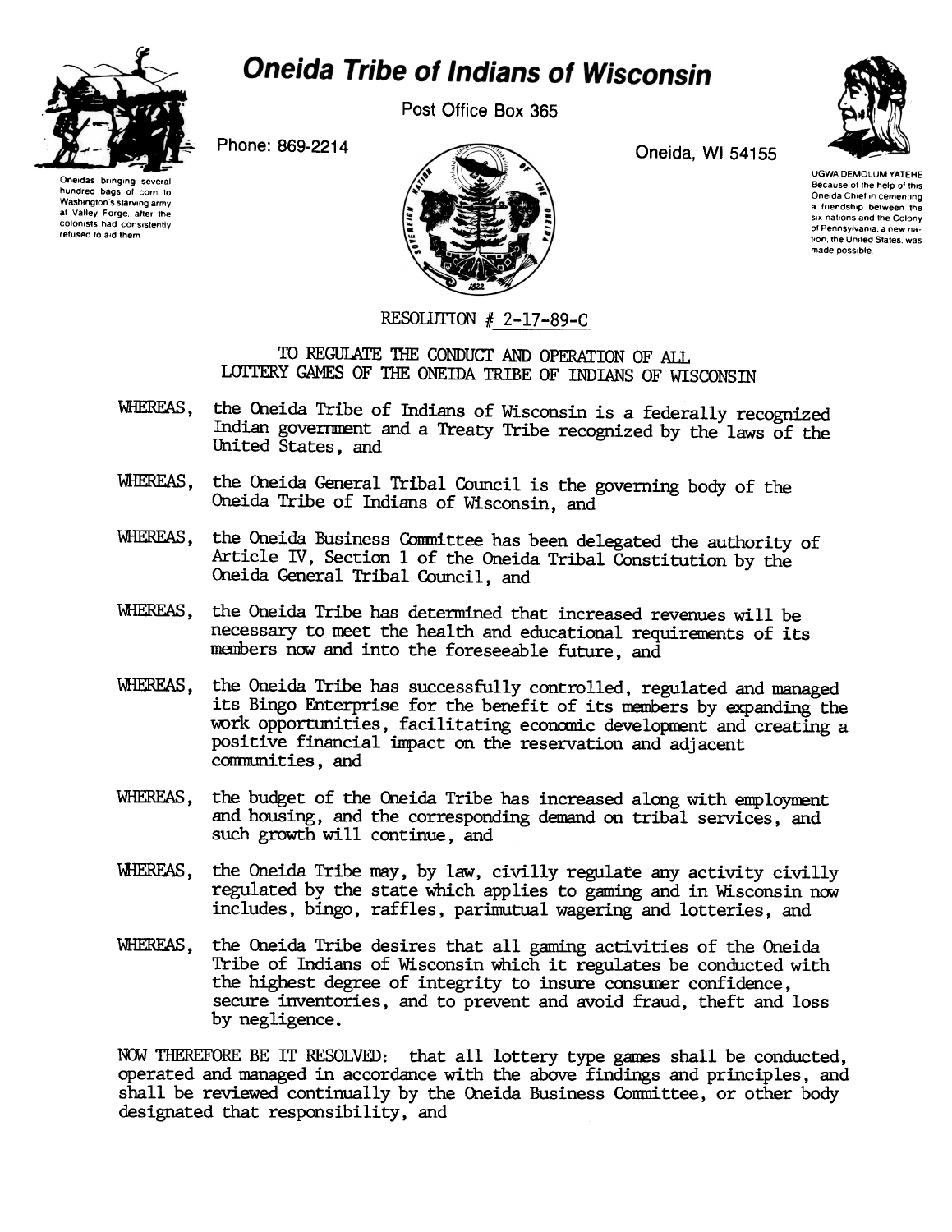RESOLUTION # 2-17-89-C Page 2

BE IT FURTHER RESOLVED: that lottery tickets may only be sold on premises authorized by the Oneida Tribe and located on the Oneida Indian Reservation, and that the following regulations be strictly adhered to in the conduct of all lottery type games:

- I. Marketing and Advertising
	- All sales and advertising for Oneida lottery games shall be in A. accordance with this resolution and other laws of the Oneida Tribe.
	- B. No sales shall occur off the Oneida Indian Reservation unless specifically authorized by the Oneida Business Committee.
	- C. The following persons may not purchase or be winners of Oneida Lottery Games:
		- 1. Any minor person under the age of eighteen (18).
		- 2. Business Committee members.
		- 3.<br>4. Data Processing Personnel processing Lotto tickets.
		- Supervisors of Sellers, and Administrative personnel supervising the sale and drawing of lotto tickets.
		- 5. All Sellers, while on duty.
	- D. Procedures
		- - a. One designated person will be in charge of receiving tickets, distributing tickets to locations, keeping undistributed tickets under lock and key.
			- b. All tickets will be given to individual locations in a locked dispensor. The key will not be left at the location. It will be controlled by the person in charge of the safe guarding of the tickets.
			- c. All tickets will be signed for, the original receiving slip will be sent to data processing for inputting purposes.
- 1. Inventory Controls<br>
a. One designate<br>
tickets, disi<br>
undistribute<br>
b. All tickets is<br>
locad disper<br>
locadion. If<br>
if the safe is<br>
c. All tickets<br>
selling tick<br>
suppress.<br>
d. Daily invent<br>
selling ticket, tick<br>
book/tick d. Daily inventory reports will be required of all locations selling tickets. These reports will include date on ticket, ticket color, beginning and ending inventory book/ticket numbers, number of tickets sold, a cash register tape for verification, book/ticket numbers of additional tickets received, the book/ticket numbers of returned tickets. This infonnation will be computerized daily.
	- e. Weekly reports implenented for strong internal controls will consist of:
		- 1) Ticket Reconstruction Report
		- 2) Ticket Verification Report
		- 3) Prize Distribution Report
		- 4) Ticket Inventory Report must be dated, with time of report from computer and given to the Gaming Director before drawing.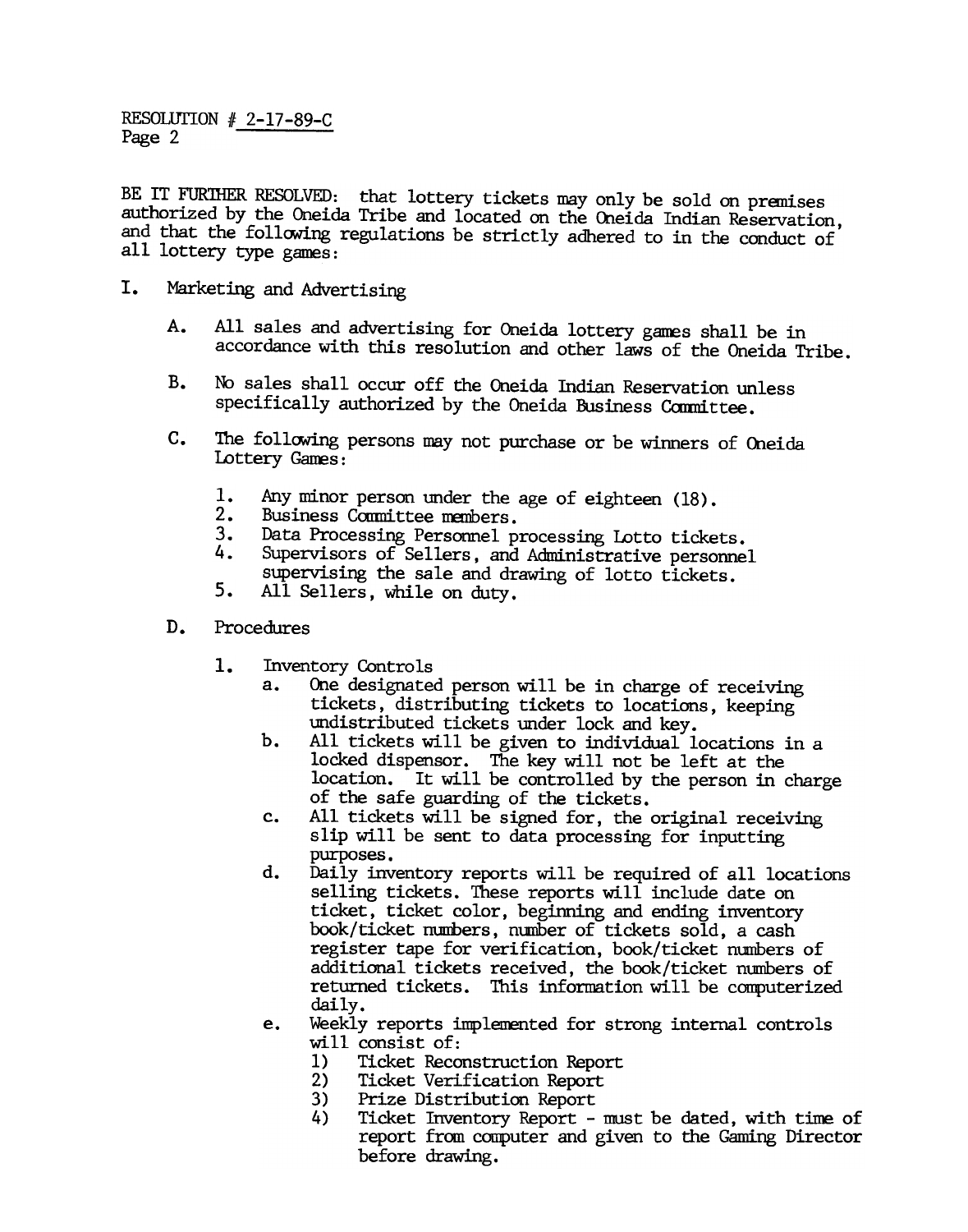- $f<sub>r</sub>$ All pertinent information will be stored on computerized backup and retained for audit.
- g. Any responsible enployee who fails to strictly adhere to these controls shall be subject to disciplinary actions pursuant to the Oneida Tribal Policies and Procedures and/or criminal prosecutions.<br>2. Sales<br>3. Only authorized persons may m
- - a. Only authorized persons may make sales of lottery tickets.
	- All sales are final NO Refunds
	- c. All sales are to be strictly accounted for and subject to random audit by the Oneida Tribe at anytime and reported to the Oneida Business Comnittee on a weekly basis or as requested.
	- d. TiCkets shall be printed, color coded and dated on a weekly basis.
	- e. Unsold imprinted tickets shall be accounted for, recorded and destroyed before witnesses after the weekly drawing.
	- f. Sales for the weekly drawing shall be stopped pranptly at 12: 00 Noon at all outlets on each Wednesday.
	- g. Sales for the following week may commence no earlier than 12: 01 p.m. each Wednesday.
- 3. Payouts<br>a. Pa
	- Payouts shall be made the day after the drawing to any person who presents a valid winning ticket subject to f. below.
	- Ъ. Winners shall be subject to the provisions of the I.R.S. Code.
	- c. Winners must properly identify themselves with two (2) forms of identification i.e. social security number and drivers license preference. Identification shall be verified by the Oneida Public Safety Department.
	- d. Winners must sign and date their winning ticket upon redemption and a receipt will be provided.
	- e. Winners shall be paid only by check.<br> $f$ . Jackpot Winners will be paid in stru
	- Jackpot Winners will be paid in structured payments as follows:
		- 1) \$25,000 -one (1) payment within the time defined in a. above.
		- 2) Equal annual payments by annuity purchased by the Tribe for Jackpot Winners.
	- g. Tickets shall be invalid if they have been: Tickets void if stolen, unissued, unreadable, mutilated, altered, counterfeit in whole or part, miscut, misregistered, multiple-printed, produce in error, typographical or mechanical errors, partially blank, obtained illegitimately, or have any portion changed.
	- h. Winning tickets must be presented within one hundred eighty (180) days of drawing.
	- i. Winners of \$1,200 shall be photographed, said photos may be used at the discretion of the Oneida Tribe, and are the property of the Oneida Tribe.